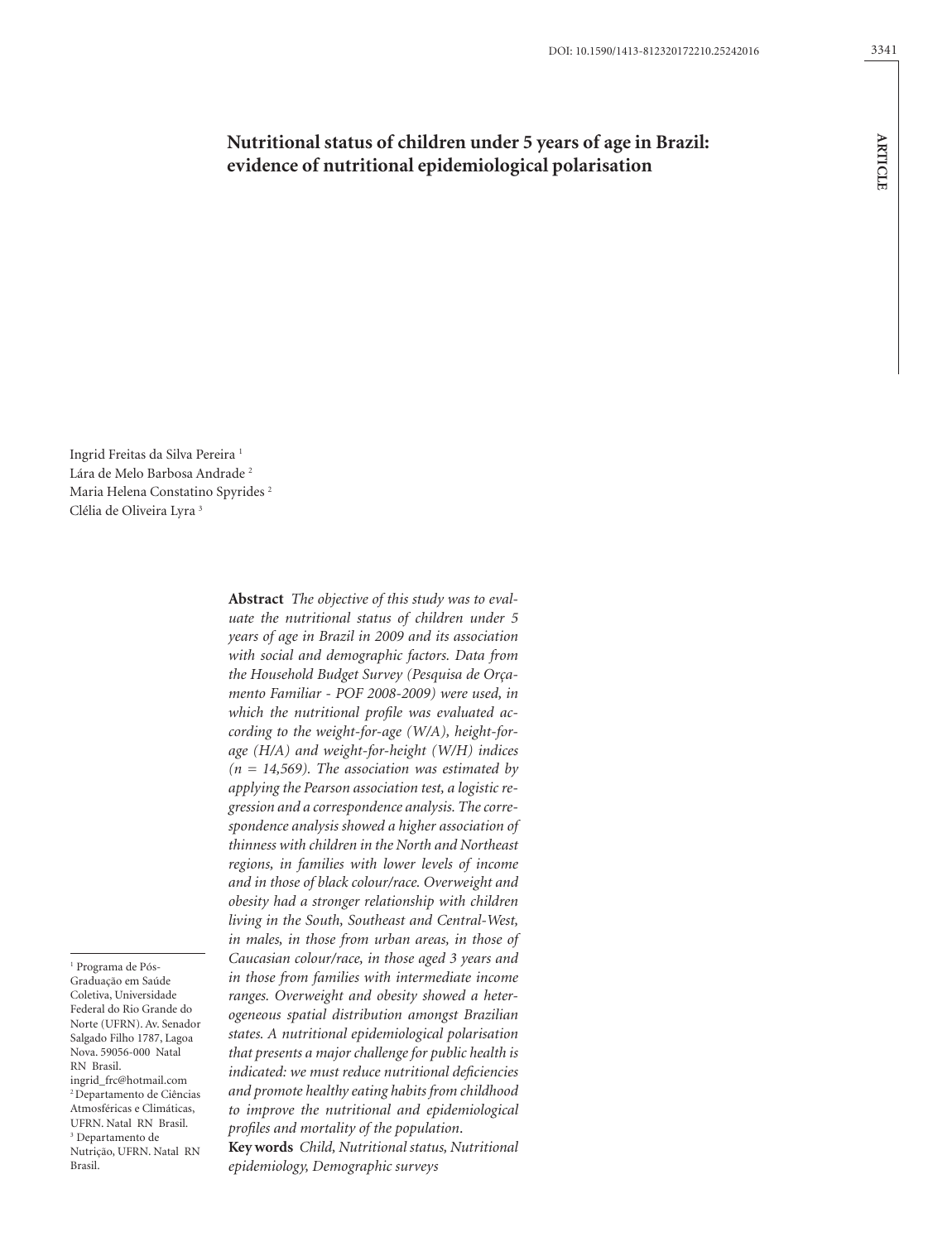# **Introduction**

Since the second half of the twentieth century, Brazil has experienced significant demographic  $\mathrm{changes^1}$  and  $\mathrm{changes}$  to its populational morbidity-mortality and disability profiles. However, in contrast to developed countries, the Brazilian epidemiological transition has been marked by the simultaneous existence of high rates of morbidity and mortality from chronic non-communicable diseases (CNCDs) and the permanence or resurgence of infectious and parasitic diseases<sup>2</sup>.

Changes in the demographic and epidemiological profiles of the population are reflected by a decline in the prevalence of malnutrition and the significant prevalence of overweight/obesity, characterising the progression known as the nutritional transition3 . Between 1974 and 2003, the nutritional epidemiological panorama in Brazil changed significantly, with a notable 72% cumulative decline in stunting in children under 5<sup>4</sup>. Childhood obesity remained stable in the periods between 1974-1975 and 2006-2007, with percentages of approximately 6 to 7%. However, this trend does not apply to other populational age groups, such as adolescents and adults, in whom the prevalence of obesity increased substantially over the same period<sup>5</sup>.

Globally, in 2011, approximately 101 million children under 5 years of age were underweight, whereas in 2013, an estimated 42 million children worldwide (6.3%) in that same age group were overweight. Malnutrition is linked to more than 1/3 of all deaths in children worldwide, although it is rarely listed as a direct cause. Obesity, in turn, is considered 1 of the 4 principal risk factors for CNCDs, and it is more damaging the earlier it occurs. Therefore, it is important to study children's nutritional status, given the demonstrated association of nutritional conditions in the infant-juvenile phase with health levels in adulthood<sup>6,7</sup>.

Children's nutritional status is considered an important tool in gauging a population's health conditions and quality of life<sup>8</sup>. Considering its complex and multifactorial character<sup>9</sup>, a child's nutritional status is determined by the population's living conditions, particularly regarding social and economic aspects<sup>10,11</sup>.

By contrast, children's nutritional conditions are associated with short- and long-term individual and collective consequences, including lower height in adulthood, lower school performance, increased morbidity and mortality, reduced productivity in adulthood and risk of chronic disease. Child growth patterns are, therefore, strong predictors of future human capital, social progress and the health of future generations $12,13$ .

It is essential to know how malnutrition, obesity and their intervening factors affect the population so that health care models can be developed that are based on the individual as a whole and the environment in which she/he lives. Against this backdrop, the objective of this study was to evaluate the nutritional status of children under 5 years of age in Brazil in 2009 and to identify discrepancies and peculiarities regarding social and demographic aspects.

## **Methods**

This was a cross-sectional population-based study, in which the population of interest was children under 5 years of age who participated in the 2008-2009 Household Budget Survey (Pesquisa de Orçamento Familiar – POF) of the Brazilian Institute of Geography and Statistics (Instituto Brasileiro de Geografia e Estatística - IBGE); in total, 14,569 children were included.

In planning the POF sample, complex sampling procedures were employed involving geographical stratification and statistics derived from the collection of national census tracts, the random selection of groups of sectors within strata and the random selection of households within sectors. Following the selection of sectors and households, the sectors were distributed over the 4 survey quarters, ensuring that in all quarters, geographical and socioeconomic strata were represented by the selected households<sup>14</sup>.

Each household belonging to the POF sample represents a certain number of permanent private households of the population (universe) from which this sample was selected. In this manner, each household in the sample is associated with a sample weight or expansion factor, which, when attributed to the characteristics investigated in the study, provides estimates for the values of interest in the study universe. To calculate estimates for the variables of interest, the adjusted expansion factors provided with the survey data by the IBGE were used in this study.

Weight and height (length and height) data were subjected by the IBGE itself, to a critique and imputation treatment, in which the imputation method was used to treat non-responses and response errors associated with values rejected at the critical stage. Pre-imputed weight and height variable data were used in the present study.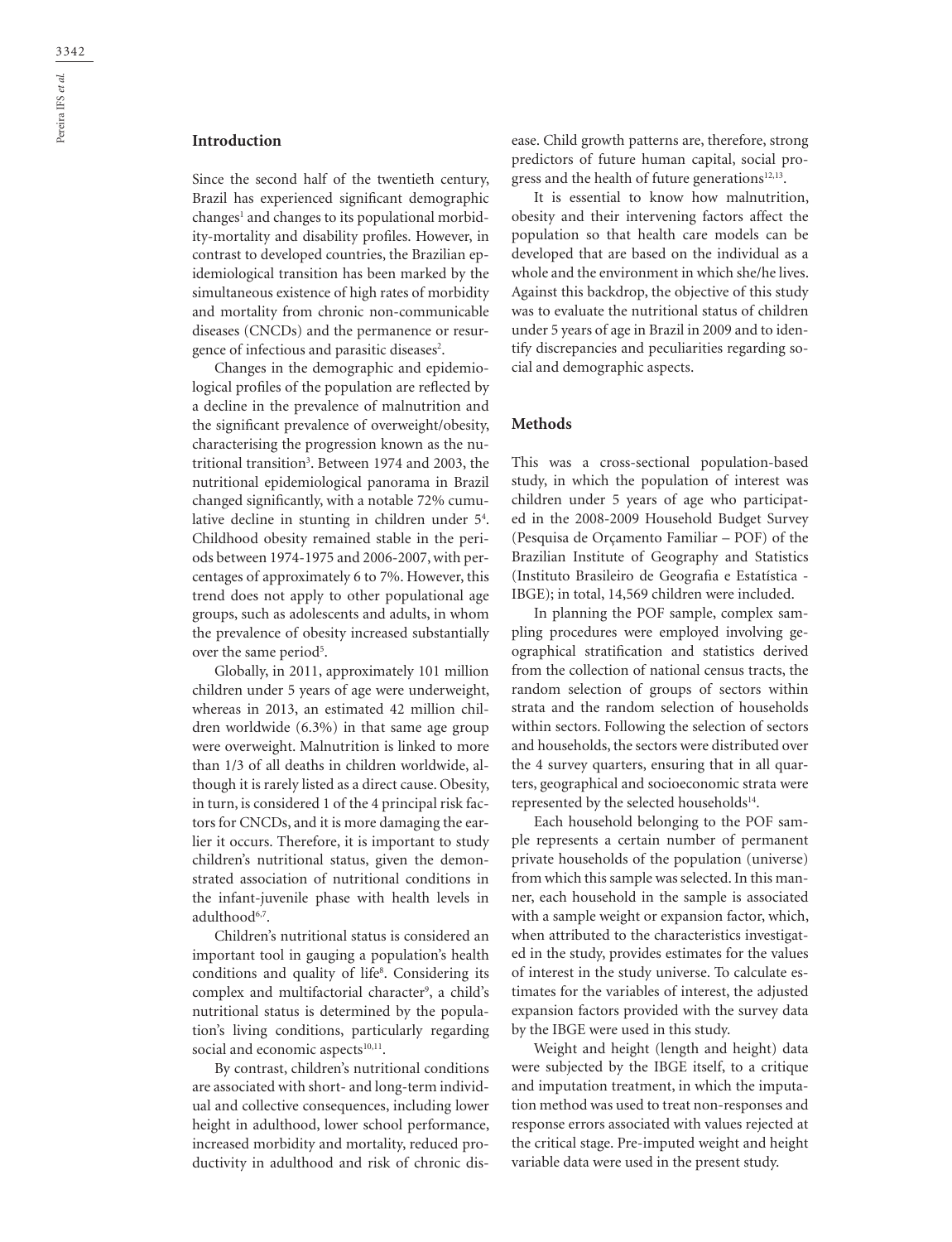The weight, height, age and gender variables were used to classify nutritional status. These were processed using the WHO Anthro<sup>15</sup> software to obtain the z-scores for each child, adopting the growth curves proposed by the World Health Organisation (WHO)16 as a reference. Nutritional diagnosis was determined from 3 anthropometric indices: height-for-age (H/A), weight-for-age (W/A) and weight-for-height (W/H).

Using the z-score statistical criterion and the classification recommended by the Food and Nutrition Surveillance System (Sistema de Vigilância Alimentar e Nutricional - SISVAN)17, children whose H/A, W/A and W/H indices had z-scores lower than -2.0 were classified as stunted, underweight or thin, respectively; children with W/H index z-scores greater than or equal to -2.0 and less than or equal to  $+2.0$  were classified as eutrophic. The W/H ratio was also used to rate children whose index z-score value was greater than +2.0 and less than or equal to +3.0 as overweight and children with z-scores greater than  $+3.0$  as obese.

If at least 1 of the 3 indices used in this study had values considered biologically implausible (outliers) for a child, this was considered an exclusion criterion according to the method proposed by the WHO Anthro<sup>15</sup> software. The following cut-off points were used for exclusion: z  $<$  -6 or  $>$  5 for the W/A index; z  $<$  -5 or  $>$  5 for the W/H index; and  $z < -6$  or  $> 6$  for the H/A index. A total of 14,013 of the 14,569 children were thus included in this study, representing a loss of 3.8%.

The sociodemographic variables used in the study were as follows: gender (male, female), age (0, 1, 2, 3, 4 years), race/colour (Caucasian, black, Asian, mixed race, indigenous), home location (urban, rural), monthly per capita family income in minimum salaries (<  $\frac{1}{4}$ ,  $\frac{1}{4}$  to  $\frac{1}{2}$ ,  $\frac{1}{2}$  to 1, 1-5, > 5), macro-region (North, Northeast, Southeast, Central-West, South) and state (or "Federal Unit") (Rondônia, Acre, Amazonas, Roraima, Amapá, Tocantins, Maranhão, Piaui, Ceará, Rio Grande do Norte, Paraíba, Pernambuco, Alagoas, Sergipe, Bahia, Minas Gerais, Espírito Santo, Rio de Janeiro, São Paulo, Paraná, Santa Catarina, Rio Grande do Sul, Mato Grosso do Sul, Mato Grosso, Distrito Federal).

To classify the monthly per capita family income, the value expressed in the consumer unit per capita income variable was divided by the value corresponding to 1 minimum salary on the survey reference date (15 January 2009), which was R\$ 415.00.

The Statistical Package for Social Science (SPSS), version 20, was used for data analysis. Pearson's chi-square test and logistic regression models were used in the first stage of the study to evaluate associations between the dependent variables W/A, H/A and W/H and the explanatory variables represented by social and demographic information (age, gender, colour/ race, home location, monthly family per capita income and macro-region). A binary logistic regression was used for the W/A and H/A variables, and a multinomial logistic regression was used for the W/H variable, with eutrophic as a reference category.

First, the chi-square test was applied to identify which explanatory variables were significantly associated with the response variables. The variables that were statistically significant at 20% were then included in the logistic regression model, with those that were significant after the stepwise selection method remaining in the final model, when the odds ratio values were estimated with their confidence intervals. The level of statistical significance adopted in the logistic regression analysis was 5% ( $p < 0.05$ ).

In the second stage of the study, sets of relationships were explored by applying a correspondence analysis between socioeconomic and demographic factors and the child's nutritional status, based on the categorised W/H variable. The software XLSTAT was used for this analysis.

A correspondence analysis is an exploratory statistical technique used to examine associations or similarities between qualitative or categorical variables. Using a graphical representation, the spatial positions of the categories of each variable on a multi-dimensional map can be interpreted as associations, in which variables perceived as similar or associated are allocated to closer points on the map, and those perceived as not similar are represented by distant points<sup>18</sup>.

The application of a correspondence analysis is very appropriate in population data studies and cross-sectional designs because it allows the association between variables to be explored without assuming a causal relationship between them and without assuming a probability distribution<sup>19</sup>.

#### **Results**

Higher prevalences of weight and height deficits were observed in male children (2.9% and 10.0%, respectively), those of indigenous race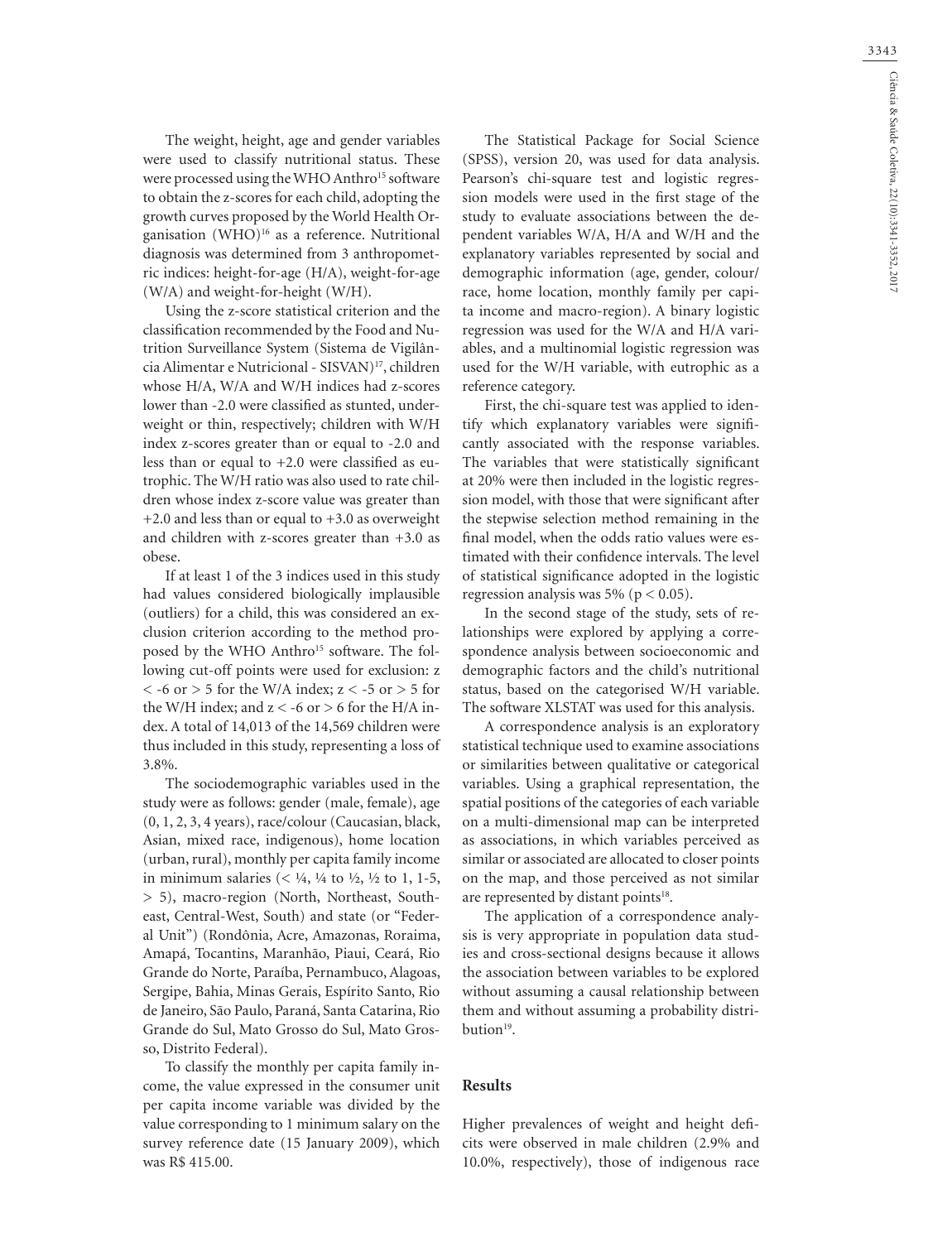(4.4% and 20.2%, respectively), those residing in rural areas (3.4% and 10.8%, respectively) and those in the North (3.5% and 14.7%, respectively) and Northeast (2.8% and 9.8%, respectively). The Central-West region also showed high rates of stunting (9.8%) (Table 1).

Weight deficits, measured by the W/A ratio, and thinness, defined by the W/H index, were more prevalent in children under 1 year of age, at 3.6% and 8.9%, respectively. Stunting was higher among children 3 of years of age (12.0%). For all analysed indices, the monthly per capita income variable showed deficit prevalence levels that were inversely proportional to the income increase (Table 1).

Overweight and obesity were more prevalent in male children (10.1% and 7.0%, respectively), those belonging to families with intermediate income levels of ½ to 1 minimum salary per capita (10.9% and 6.2%, respectively) and 1 to 5 minimum salaries per capita (11.1% and 7.4%, respectively), those residing in urban areas (10.3% and 6.6%, respectively) and those in the South, Midwest and Southeast (12.7%, 11.0% and 10.6%, respectively, for overweight and 5.7%, 6.2% and 7.3%, respectively, for obesity) (Table 1).

| Table 1. Prevalences of weight and height deficits, thinness, overweight and obesity in children under 5 years of |  |  |  |
|-------------------------------------------------------------------------------------------------------------------|--|--|--|
| age. Brazil, 2009.                                                                                                |  |  |  |

|                                              | W/A                   | H/A                   |                        | W/H               |                | <b>TOTAL</b> |               |
|----------------------------------------------|-----------------------|-----------------------|------------------------|-------------------|----------------|--------------|---------------|
| Variable                                     | Weight<br>deficit (%) | Height<br>deficit (%) | <b>Thinness</b><br>(%) | Overweight<br>(%) | Obesity<br>(%) | N            | $\frac{0}{0}$ |
| Gender*                                      |                       |                       |                        |                   |                |              |               |
| Male                                         | 2.9                   | 10.0                  | 5.7                    | 10.1              | 7.0            | 6,740,472    | 51.1          |
| Female                                       | 1.8                   | 9.0                   | 5.6                    | 9.4               | 5.1            | 6,438,083    | 48.9          |
| Colour/Race*                                 |                       |                       |                        |                   |                |              |               |
| Caucasian                                    | 1.8                   | 8.2                   | 5.0                    | 10.8              | 6.9            | 6,229,114    | 47.3          |
| Black                                        | 3.0                   | 8.7                   | 7.6                    | 9.4               | 4.8            | 691,924      | 5.3           |
| Asian                                        | 1.6                   | 4.1                   | 4.4                    | 3.1               | 0.0            | 37,015       | 0.3           |
| Mixed race                                   | 2.8                   | 10.9                  | 6.1                    | 8.9               | 5.4            | 6,157,762    | 46.7          |
| Indigenous                                   | 4.4                   | 20.2                  | 8.8                    | 6.8               | 10.0           | 49,009       | $\rm 0.4$     |
| Age (years)*                                 |                       |                       |                        |                   |                |              |               |
| $\boldsymbol{0}$                             | 3.6                   | 9.4                   | 8.9                    | 10.8              | 7.9            | 2,383,630    | 18.1          |
| $\mathbf{1}$                                 | 2.5                   | 11.0                  | 6.2                    | 9.6               | 5.8            | 2,519,858    | 19.1          |
| 2                                            | 1.6                   | 8.0                   | 4.1                    | 10.0              | 3.7            | 2,579,357    | 19.6          |
| $\mathfrak{Z}$                               | 2.7                   | 12.0                  | 4.7                    | 10.2              | 7.6            | 2,781,156    | 21.1          |
| $\overline{4}$                               | 1.5                   | 7.4                   | 5.0                    | 8.5               | 5.5            | 2,914,555    | 22.1          |
| Monthly per capita income (minimum salary) * |                       |                       |                        |                   |                |              |               |
| < 1/4                                        | 4.5                   | 14.8                  | 7.4                    | 7.6               | 3.9            | 1,656,400    | 12.6          |
| $1/4$ to $1/2$                               | 3.6                   | 10.2                  | 7.1                    | 7.7               | 5.6            | 3,098,096    | 23.5          |
| $1/2$ to $1$                                 | 1.7                   | 9.8                   | 5.3                    | 10.9              | 6.2            | 3,809,967    | 28.9          |
| $1$ to $5$                                   | 1.4                   | 7.2                   | 4.5                    | 11.1              | 7.4            | 4,218,050    | 32.0          |
| > 5                                          | 0.4                   | 4.5                   | 3.2                    | 9.7               | 4.4            | 396,043      | 3.0           |
| Home location*                               |                       |                       |                        |                   |                |              |               |
| Urban                                        | 2.1                   | 9.2                   | 5.6                    | 10.3              | 6.6            | 10,587,432   | 80.3          |
| Rural                                        | 3.4                   | 10.8                  | 5.9                    | 7.8               | 4.2            | 2,591,123    | 19.7          |
| Region*                                      |                       |                       |                        |                   |                |              |               |
| North                                        | 3.5                   | 14.7                  | 6.8                    | 7.3               | 5.2            | 1,477,409    | 11.2          |
| Northeast                                    | 2.8                   | 9.8                   | 6.7                    | 8.3               | 5.2            | 4,183,523    | 31.7          |
| Southwest                                    | 2.1                   | 8.7                   | 5.0                    | 10.6              | 7.3            | 4,793,521    | 36.4          |
| Central-West                                 | 2.0                   | 9.8                   | 6.1                    | 11.0              | 6.2            | 962,756      | 7.3           |
| South                                        | 1.2                   | 6.7                   | 3.9                    | 12.7              | 5.7            | 1,761,347    | 13.4          |

Source: POF (2008-2009). IBGE.

\*p-value < 0.001 according to the Pearson association test, with significance levels below 5% (p < 0.05).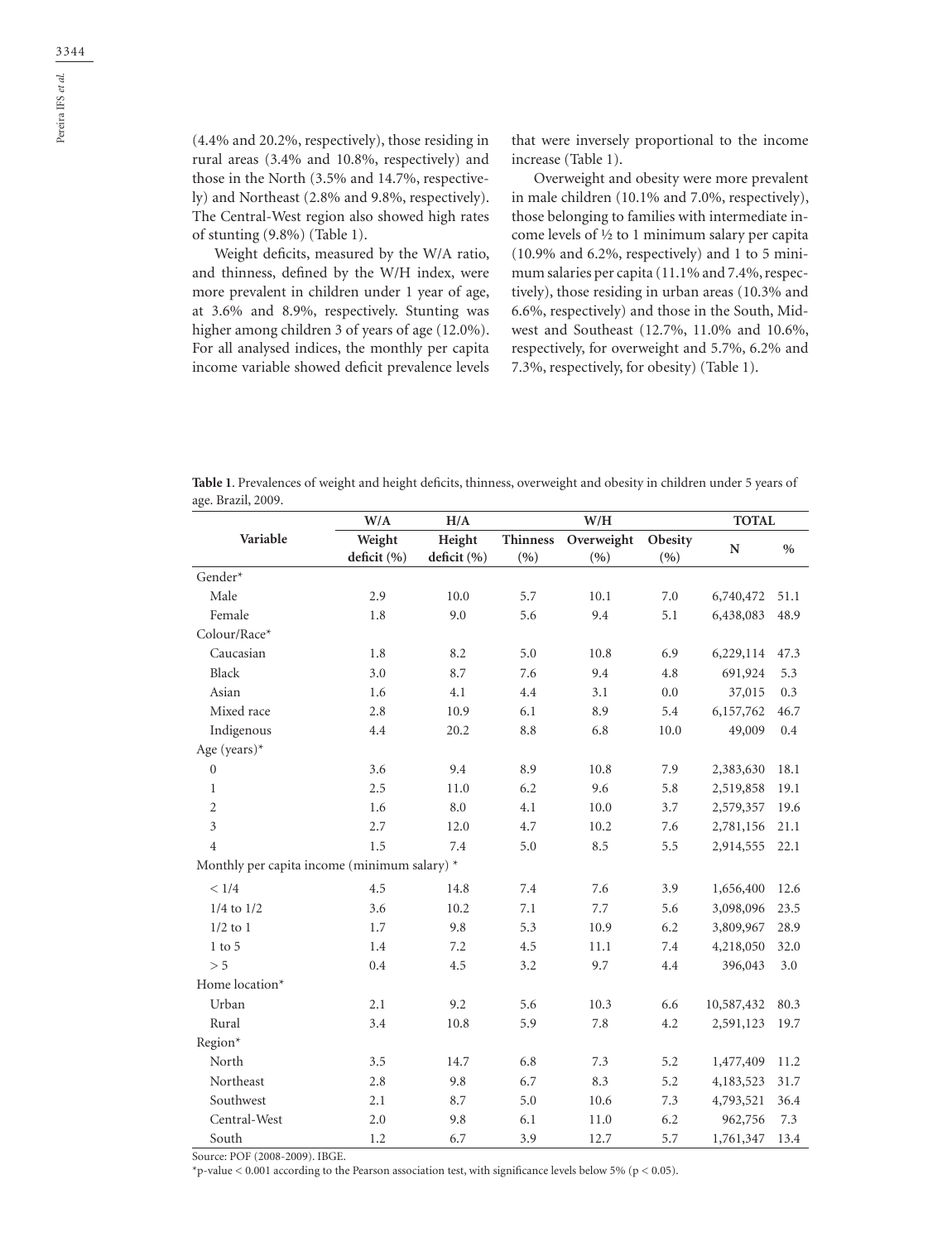The low prevalence of overweight and obesity in Asian children was also striking (3.1% and 0.0%, respectively), along with a marked prevalence of obesity among indigenous children (10.0%) and overweight in Caucasians (10.8%) (Table 1).

The binary logistic regression model (Table 2) revealed that all colour/race categories, except for black in the case of stunting and Asian for both deficits (weight and height), had greater odds of developing nutritional deficits than Caucasian children. Those most likely to present some deficit were indigenous children, whose result for stunting was almost double that of Caucasians (OR = 1.754, 95% CI 1.714 to 1.794).

Children of 4 years of age had a reduced chance of having deficits compared to children of all other ages, particularly those younger than 1 year of age for a weight deficit and those 3 years of age for a height deficit. The income variable continued to demonstrate an inverse association with weight and height deficits, indicating that the lower the income level, the greater the chance of the child developing a nutritional deficiency. This association was almost 10 times higher for the group of up to ¼ minimum salary regarding

| <b>Table 2.</b> Odds ratios (ORs) and confidence intervals (95% CIs) of weight/height deficits in the binary logistic |
|-----------------------------------------------------------------------------------------------------------------------|
| regression model with weight-for-age and height-for-age indices as dependent variables. Brazil, 2009.                 |

|                                               | WEIGHT-FOR-AGE |          |        | HEIGHT-FOR-AGE |         |       |
|-----------------------------------------------|----------------|----------|--------|----------------|---------|-------|
| Variable                                      | <b>OR</b>      | CI (95%) |        | <b>OR</b>      | CI(95%) |       |
| Gender*                                       |                |          |        |                |         |       |
| Male                                          | 1.628          | 1.615    | 1.640  | 1.107          | 1.103   | 1.111 |
| Female                                        | 1.00           |          |        | 1.00           |         |       |
| Colour/Race*                                  |                |          |        |                |         |       |
| Caucasian                                     | 1.00           |          |        | 1.00           |         |       |
| Black                                         | 1.302          | 1.282    | 1.323  | 0.927          | 0.919   | 0.936 |
| Asian                                         | 0.818          | 0.753    | 0.889  | 0.464          | 0.440   | 0.489 |
| Mixed race                                    | 1.166          | 1.157    | 1.176  | 1.124          | 1.119   | 1.128 |
| Indigenous                                    | 1.391          | 1.330    | 1.454  | 1.754          | 1.714   | 1.794 |
| Age (years)*                                  |                |          |        |                |         |       |
| $\mathbf{0}$                                  | 2.509          | 2.480    | 2.539  | 1.291          | 1.283   | 1.299 |
| $\mathbf{1}$                                  | 1.782          | 1.760    | 1.804  | 1.554          | 1.544   | 1.563 |
| $\mathbf{2}$                                  | 1.144          | 1.129    | 1.160  | 1.083          | 1.077   | 1.090 |
| $\mathfrak{Z}$                                | 1.819          | 1.797    | 1.841  | 1.693          | 1.684   | 1.703 |
| $\overline{4}$                                | 1.00           |          |        | 1.00           |         |       |
| Monthly per capita income (minimum salaries)* |                |          |        |                |         |       |
| < 1/4                                         | 9.568          | 9.106    | 10.052 | 3.493          | 3.437   | 3.549 |
| $1/4$ to $1/2$                                | 7.782          | 7.409    | 8.173  | 2.241          | 2.206   | 2.276 |
| $1/2$ to $1$                                  | 3.762          | 3.582    | 3.952  | 2.197          | 2.163   | 2.231 |
| $1$ to $5\,$                                  | 3.201          | 3.047    | 3.362  | 1.638          | 1.613   | 1.664 |
| > 5                                           | 1.00           |          |        | 1.00           |         |       |
| Home location*                                |                |          |        |                |         |       |
| Urban                                         | 1.00           |          |        | 1.00           |         |       |
| Rural                                         | 1.114          | 1.104    | 1.124  | 0.916          | 0.912   | 0.921 |
| Region*                                       |                |          |        |                |         |       |
| North                                         | 1.908          | 1.876    | 1.941  | 1.901          | 1.886   | 1.917 |
| Northeast                                     | 1.472          | 1.449    | 1.495  | 1.183          | 1.174   | 1.191 |
| Southeast                                     | 1.625          | 1.600    | 1.650  | 1.257          | 1.248   | 1.265 |
| Central-West                                  | 1.468          | 1.439    | 1.498  | 1.394          | 1.381   | 1.407 |
| South                                         | 1.00           |          |        | 1.00           |         |       |

Source: POF (2008-2009). IBGE.

 $*$ p-value  $< 0.001$ .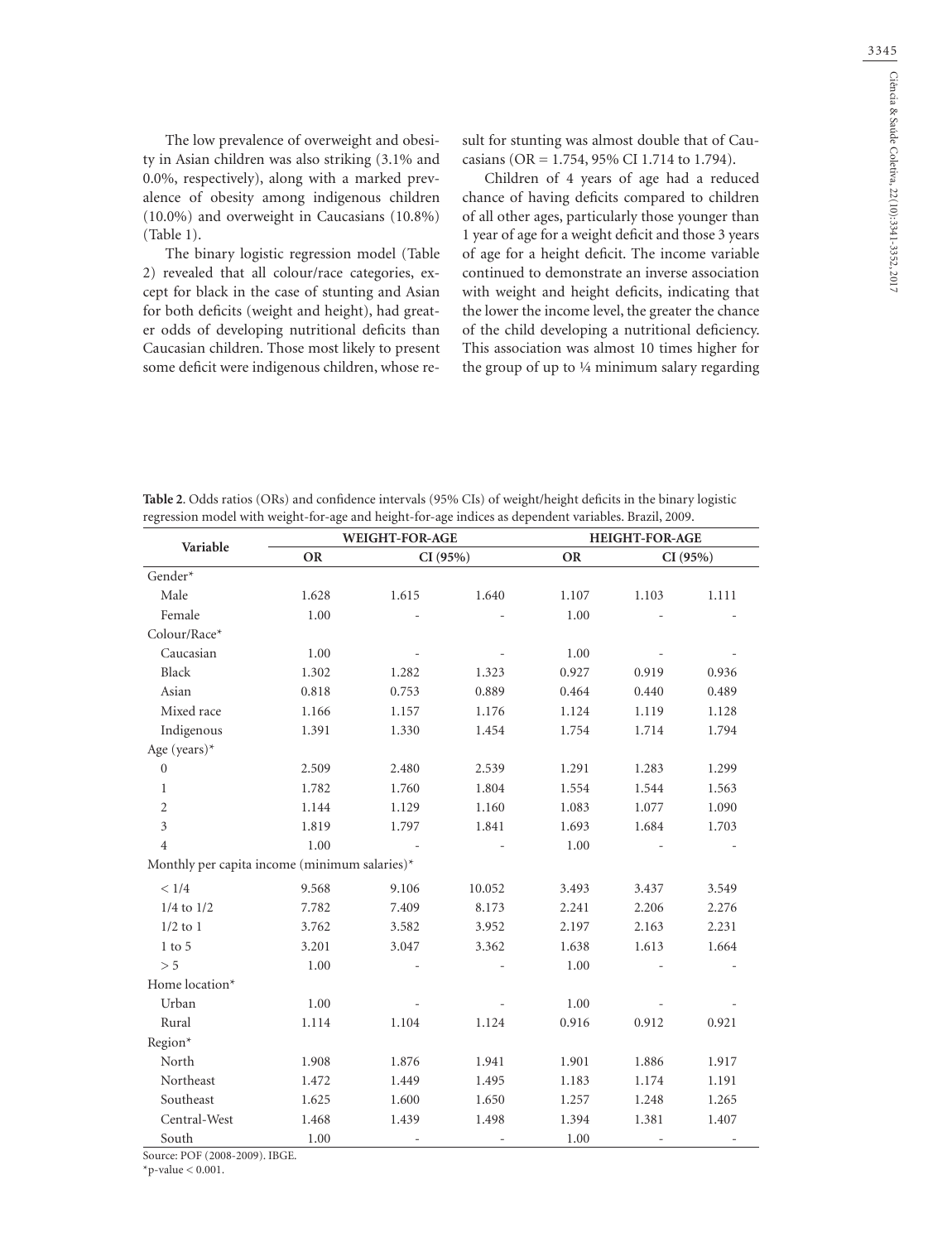stunting (OR = 9.568, 95% CI 9.106 to 10.052) and almost 4 times higher regarding low weight (OR = 3.493, 95% CI 3.437 to 3.549) (Table 2).

Children of any other Brazilian region were more likely to have deficits than those living in the South region, with special emphasis on the North, where the chances are almost double compared to the South (low weight:  $OR = 1.908$ ; 95% CI 1.876 to 1.941; stunting: OR = 1.901, 95% CI 1.886 to 1.917) (Table 2).

The multinomial logistic regression model (Table 3) revealed that males of all age groups had higher odds of developing overweight and obesity than 4-year-old children, except those 3 years old for obesity. Those from urban areas also had higher odds of developing overweight and obesity than those from rural areas. All other geographical regions had lower odds of becoming overweight and higher odds of being obese than those from the South.

Because the Asian race category did not have children with obesity, it was grouped with the mixed-race category in the multinomial logistic regression model, given the similarity between the 2 regarding children's nutritional status patterns. After this data grouping adjustment, all other categories had lower odds of becoming overweight and obese than Caucasians, except obesity for indigenous children ( $OR = 1.893$ , 95% CI 1.836 to 1.952) (Table 3).

The results of the correspondence analysis (Figure 1) were in line with those found when the logistic regression models were applied. For the thinness classification (W/H deficit), there was a stronger relationship with children from the North and Northeast regions, those belonging to families with lower levels of per capita income (up to  $\frac{1}{4}$  minimum salary and  $\frac{1}{4}$  to  $\frac{1}{2}$  minimum salary) and those of black colour/race.

In the upper left quadrant of Figure 1, overweight appears to be more closely related to the children from the South, Southeast and Central-West regions, to males, to those residing in the country's urban strata, to Caucasians, to those aged 3 and to those belonging to families with intermediate per capita income levels (½ to 1 minimum salary and from 1 to 5 minimum salaries).

The positions of children under 1 year of age and indigenous children should also be noted. They are located between obesity and thinness, showing a high percentage of these 2 deficits in children belonging to these social groups.

Figure 2 shows the correlation analysis between the W/H index and Federal Units. The states that were most closely associated with thinness were Roraima, Maranhão, Amapá, Amazonas, Alagoas, Pernambuco and the Federal District. These associations corroborate the above findings; notably, most of these states are located in the North and Northeast regions. The states most closely related to excess weight were Santa Catarina, Paraná, São Paulo, Rio Grande do Sul, Espírito Santo, Mato Grosso do Sul, Paraíba, Minas Gerais, Goiás and Ceará. Notably, most of the Federal Units that were associated with excess weight are located in the Southeast, South and Central-West, with the exception of 2 states in the Northeast. The states associated most closely with obesity were Rio de Janeiro, Mato Grosso, Ceará, Alagoas, Amazonas and Amapá.

#### **Discussion**

The main results of this study demonstrate that children's nutritional deficits are highly linked to the socioeconomic conditions in which they live. By contrast, the overweight and obesity distributions had a more complex character, demonstrating heterogeneous prevalences in widely different population groups.

A study evaluating the trend of linear growth retardation in children younger than 5 years of age in Brazil, Batista Filho and Rissin<sup>5</sup> demonstrated a sharp decline in stunting in 1975, 1989 and 1996, although there was a higher prevalence in the rural stratum than in the urban stratum and in the North and Northeast regions than in the Central-South. In this study, the North presented much greater weight and height deficit levels than other regions. However, regarding stunting, the Northeast region had a percentage similar to those recorded in the Southeast and Central-West, demonstrating that the Northeast has been able to improve child nutrition levels, albeit more slowly than the macro-regions situated in the Central-South of the country.

Monteiro et al. 20 corroborated the findings of this study when identifying the high risk of exposure to malnutrition in the under 5 population in the North. In other macro-regions of the country, the value was moderate and very homogenous. They also noted the substantial reduction in the risk of child malnutrition, particularly in the Northeast, between 1996 and 2006.

While acknowledging that many factors affect nutritional status, and more specifically infant growth, the effect of conditional cash transfer programmes has been discussed, given that a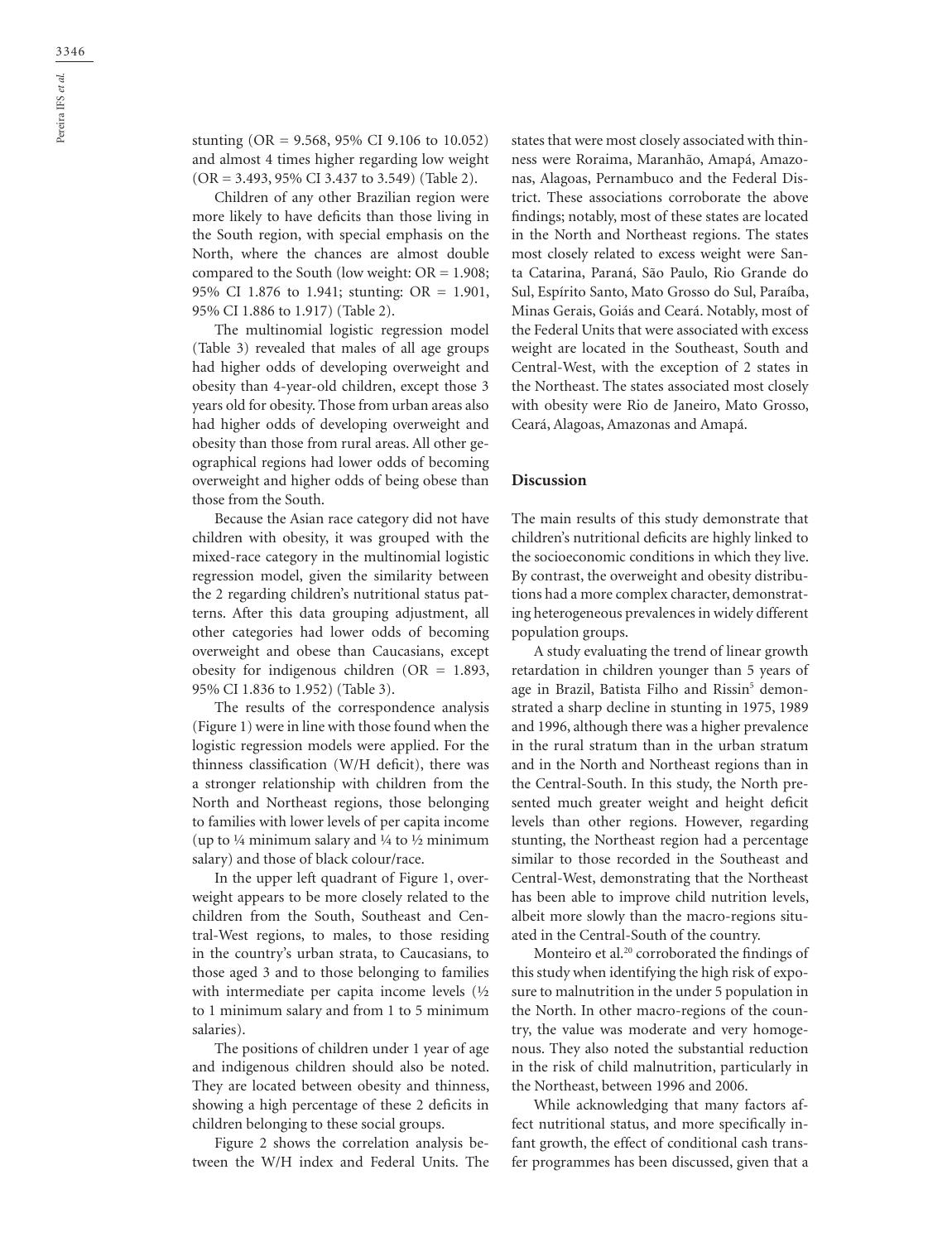|                                                | <b>Nutritional status</b>      |                           |                        |  |  |  |
|------------------------------------------------|--------------------------------|---------------------------|------------------------|--|--|--|
| Variable                                       | <b>Thinness</b><br>OR (95% CI) | Overweight<br>OR (95% CI) | Obesity<br>OR (95% CI) |  |  |  |
| Gender*                                        |                                |                           |                        |  |  |  |
| Male                                           | $1.043(1.038 - 1.048)$         | $1.109(1.105 - 1.113)$    | $1.419(1.412 - 1.425)$ |  |  |  |
| Female                                         | 1.00                           | 1.00                      | 1.00                   |  |  |  |
| Colour/Race*                                   |                                |                           |                        |  |  |  |
| Caucasian                                      | 1.00                           | 1.00                      | 1.00                   |  |  |  |
| Black                                          | $1.365(1.352 - 1.379)$         | $0.962(0.953 - 0.970)$    | $0.726(0.718 - 0.735)$ |  |  |  |
| Mixed race and Asian                           | $1.041(1.036 - 1.047)$         | $0.929(0.925 - 0.933)$    | $0.830(0.825 - 0.834)$ |  |  |  |
| Indigenous                                     | $1.542(1.494 - 1.593)$         | $0.923(0.890 - 0.956)$    | $1.893(1.836 - 1.952)$ |  |  |  |
| Age (years)*                                   |                                |                           |                        |  |  |  |
| $\mathbf{0}$                                   | $2.027(2.013 - 2.042)$         | $1.402(1.393 - 1.410)$    | $1.561(1.550 - 1.572)$ |  |  |  |
| $\mathbf{1}$                                   | $1.311(1.301 - 1.321)$         | $1.150(1.143 - 1.157)$    | $1.060(1.052 - 1.067)$ |  |  |  |
| $\overline{2}$                                 | $0.833(0.827 - 0.840)$         | $1.138(1.132 - 1.145)$    | $0.663(0.658 - 0.669)$ |  |  |  |
| $\overline{3}$                                 | $0.996(0.988 - 1.004)$         | $1.258(1.251 - 1.266)$    | $1.441(1.431 - 1.451)$ |  |  |  |
| $\overline{4}$                                 | 1.00                           | 1.00                      | 1.00                   |  |  |  |
| Monthly per capita income (minimum salaries) * |                                |                           |                        |  |  |  |
| < 1/4                                          | $2.207(2.165 - 2.250)$         | $1.009(0.997 - 1.022)$    | $1.174(1.153 - 1.195)$ |  |  |  |
| $1/4$ to $1/2$                                 | $2.126(2.086 - 2.166)$         | $0.968(0.957 - 0.979)$    | $1.553(1.528 - 1.578)$ |  |  |  |
| $1/2$ to $1$                                   | $1.698(1.667 - 1.730)$         | $1.307(1.292 - 1.321)$    | $1.653(1.627 - 1.680)$ |  |  |  |
| $1$ to $5$                                     | $1.504(1.476 - 1.532)$         | $1.249(1.235 - 1.263)$    | $1.820(1.792 - 1.849)$ |  |  |  |
| > 5                                            | 1.00                           | 1.00                      | 1.00                   |  |  |  |
| Home location*                                 |                                |                           |                        |  |  |  |
| Urban                                          | 1.00                           | 1.00                      | 1.00                   |  |  |  |
| Rural                                          | $0.822(0.817 - 0.827)$         | $0.823(0.818 - 0.827)$    | $0.694(0.689 - 0.698)$ |  |  |  |
| Region*                                        |                                |                           |                        |  |  |  |
| North                                          | $1.478(1.463 - 1.494)$         | $0.631(0.626 - 0.636)$    | $1.054(1.043 - 1.065)$ |  |  |  |
| Northeast                                      | $1.432(1.419 - 1.445)$         | $0.733(0.728 - 0.737)$    | $1.100(1.091 - 1.109)$ |  |  |  |
| Southeast                                      | $1.225(1.214 - 1.235)$         | $0.851(0.847 - 0.856)$    | $1.314(1.304 - 1.323)$ |  |  |  |
| Central-West                                   | $1.441(1.424 - 1.458)$         | $0.917(0.909 - 0.924)$    | $1.175(1.162 - 1.188)$ |  |  |  |
| South                                          | 1.00                           | 1.00                      | 1.00                   |  |  |  |

**Table 3**. Odds ratios (ORs) and confidence intervals (95% CIs) of the multinomial logistic regression model with weight-for-height index as the dependent variable (reference category = eutrophic). Brazil, 2009.

Source: POF (2008-2009). IBGE.

 $*_{p-value} < 0.001$ .

considerable proportion of the funds transferred is destined for the purchase of food and to meet health care demands, due to conditions existing in these programs<sup>21</sup>.

Monteiro et al. 22 evaluated the effects of the Bolsa Família cash transfer programme on child malnutrition using data collected in the "Chamada Nutricional 2005" survey conducted in the Brazilian semi-arid region. They used adjusted prevalence estimates of H/A deficits and found that for children under 5 years of age, as a whole, participation in the programme resulted in a reduction of almost 30% in the frequency of malnutrition.

Specifically, in low-income families, the effects of the Bolsa Família Program, for example, have translated into higher household spending on food, greater availability of fresh or minimally processed foods and a greater availability of foods that usually diversify and improve the nutritional quality of a diet, such as meat, tubers and vege $tables<sup>23</sup>$ . The repercussions of these programmes may have positively affected the nutritional status profile of Northeastern children, given that this region has the largest number of beneficiary families in the programme.

However, this greater availability of food may affect children's weight gain in an inappropriate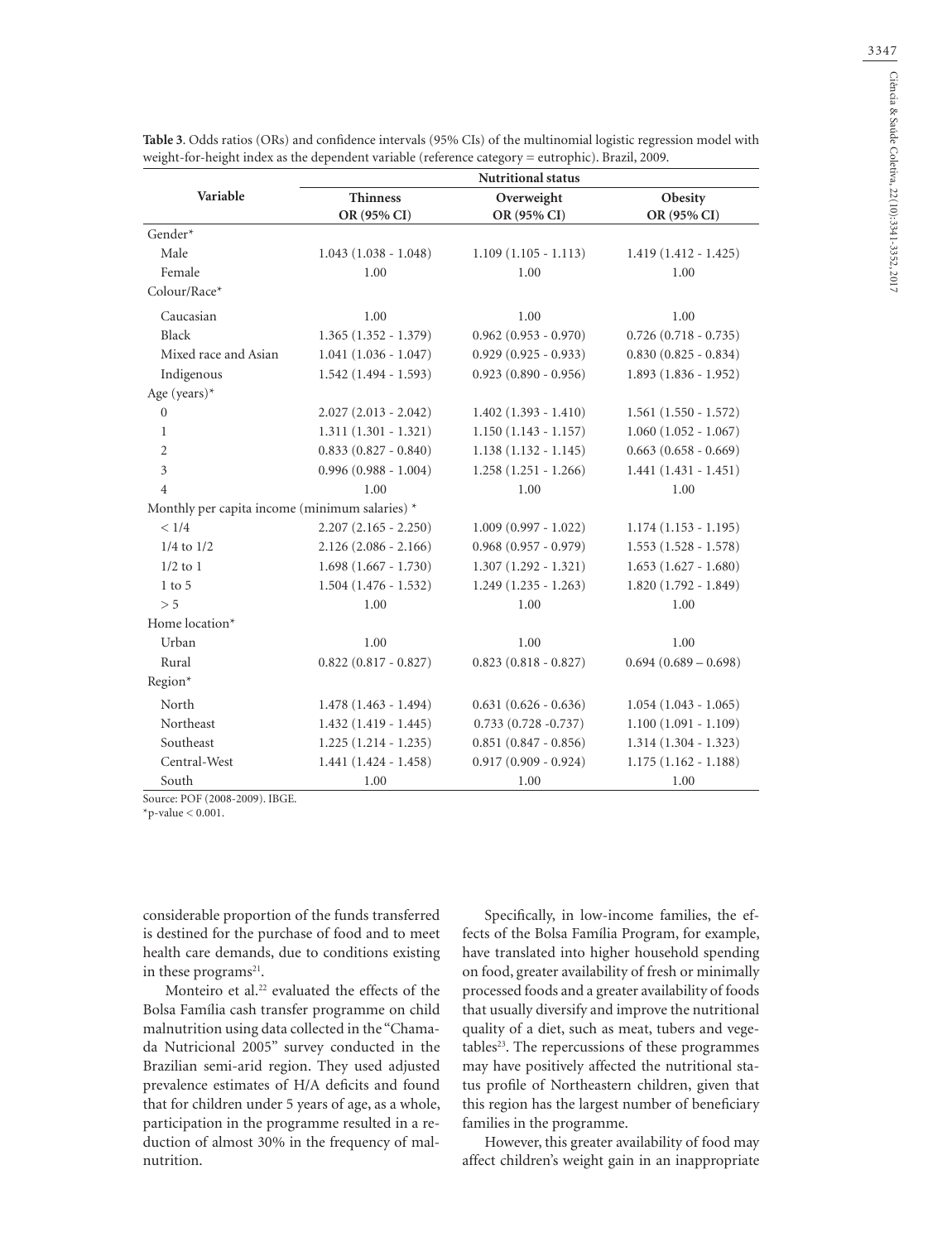

**Figure 1**. Correspondence analysis applied to the weight-for-height index and sociodemographic variables of children under 5 years of age. Brazil, 2009.



**Figure 2**. Correspondence analysis applied to the weight-for-height index and Federal Units in children under 5 years of age. Brazil, 2009.

manner. The tendency observed in Brazil to replace traditional meals based on fresh or minimally processed foods by ultraprocessed foods is causing harm to health. Ultraprocessed foods have higher energy density and higher sugar, total fat, saturated fat and trans-fat contents and lower fibre and potassium contents<sup>24</sup>.

This discussion highlights an emerging challenge for public health: to promote educational interventions in health, more specifically in Food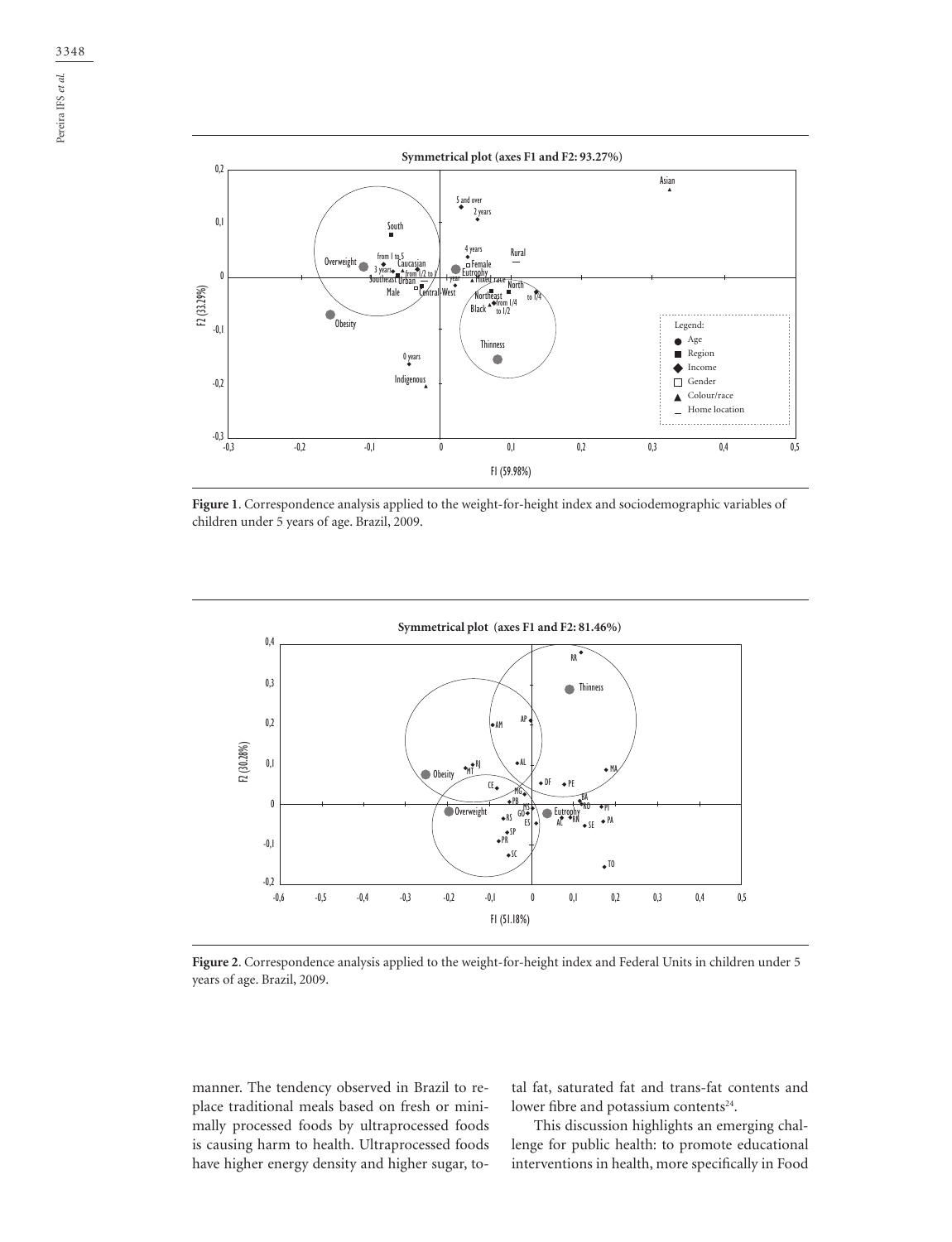and Nutrition Education, through viewing eating behaviour as the result of social and historical relationships and thus overcoming its biomedical roots<sup>25</sup> and promoting the autonomous and voluntary practice of healthy eating habits<sup>26</sup>.

The effect of socioeconomic status on infant growth has been observed in different contexts in the Brazilian population and is already significantly represented in the literature, which confirms this relationship $11,27-30$ . Family income has a frequent significant inverse association with nutritional deficit situations. Using data from the National Demographic and Health Survey (Pesquisa Nacional de Demografia e Saúde – PNDS) from 1996 and 2006, Monteiro et al.<sup>28</sup> identified improvements in household purchasing power as a determinant responsible for 21.7% of the total decline in the prevalence of malnutrition in children under 5 years of age observed in Brazil between 1996 and 2006.

The data from this study revealed a higher prevalence of nutritional deficits in male children than in female children. Other studies with more specific aggregation levels obtained similar results<sup>27,31</sup>. One study suggests that boys appear to be more vulnerable to malnutrition in an environment unfavourable to growth $31$ .

Regarding the high prevalence of weight and particularly height deficits in indigenous children, as in this study, research conducted in various indigenous villages and communities across the country has reported results that reveal prevalences of stunting, in particular, that are well above the national average<sup>32,33</sup>. However, although reports of malnutrition, in general, characterise children's anthropometric profiles among indigenous peoples, the increase in children with obesity in this population merits particular attention. Evaluating the nutritional status of indigenous children from Alto Xingu, and in a study of the nutritional profile of indigenous Kaingáng children, Mondini et al. 34 and Kuhl et al. 35, respectively, also found a marked percentage of overweight, similar to that observed in this study. The authors also noted that these findings are not isolated cases in the indigenous context and note that recent studies have identified cases of overweight amongst children from different indigenous groups.

Westernisation of the diet, marked by the replacement of traditional eating habits, and the incorporation of practices from the urban population, particularly in relation to processed foods, along with a reduction in physical activity levels, may represent changes in the lifestyle of indigenous peoples indicative of a food and nutritional transition, possibly resulting in significant repercussions for the epidemiological profile of this population in the future<sup>36,37</sup>.

This study also shows that with regard to age group, the prevalence of a deficit was higher in children under 1 compared to almost all other age groups except for children aged between 1 and 3 for the (H/A) index. The onset of malnutrition usually occurs between the fourth and sixth month of a child's life, when the transition to complementary foods may be inadequate regarding quality and quantity, and also exposes the child to infections, particularly diarrhoea, making this age group increasingly vulnerable<sup>38,39</sup>.

The greatest weight and height growth rates occur at 2 stages of an individual's life: in the first 2 years of age and in adolescence; the former is the period most vulnerable to growth disorders<sup>40</sup>. When a child of this age group develops a health problem, it can compromise both weight and height. Children can recover from a weight deficit fully, with no harm to the weight expected according to the individual's genetic potential. The full recovery of a height deficit is more complex and may even lead to significant consequences in later life, such as the onset of chronic diseases in adulthood<sup>41,42</sup>.

An important finding of this study was the manner in which overweight and obesity appeared to be distributed across diverse population groups, demonstrating their heterogeneous and complex character. A study based on PNDS - 2006 data also revealed higher prevalences of overweight in children under 5 in all Brazilian regions, with the highest percentages in the South (9.3%) and the lowest percentages in the North region  $(5.1\%)^{43}$ .

Additionally, regarding spatial distribution, the urban stratum demonstrated a significantly higher prevalence of overweight than the rural stratum. This pattern may be particularly attributed to differences in access to food, health services, physical activity patterns and social norms between these strata<sup>44</sup>.

The heterogeneous pattern of overweight and obesity among the various regions and population groups in Brazil reflects the enormous physical, socioeconomic and cultural diversity of the country. This heterogeneous pattern makes deconstructing the idea of obesity as a disease of developed countries or socially advantaged groups important<sup>45</sup>.

In this study, obesity was associated with Brazilian states in which child malnutrition was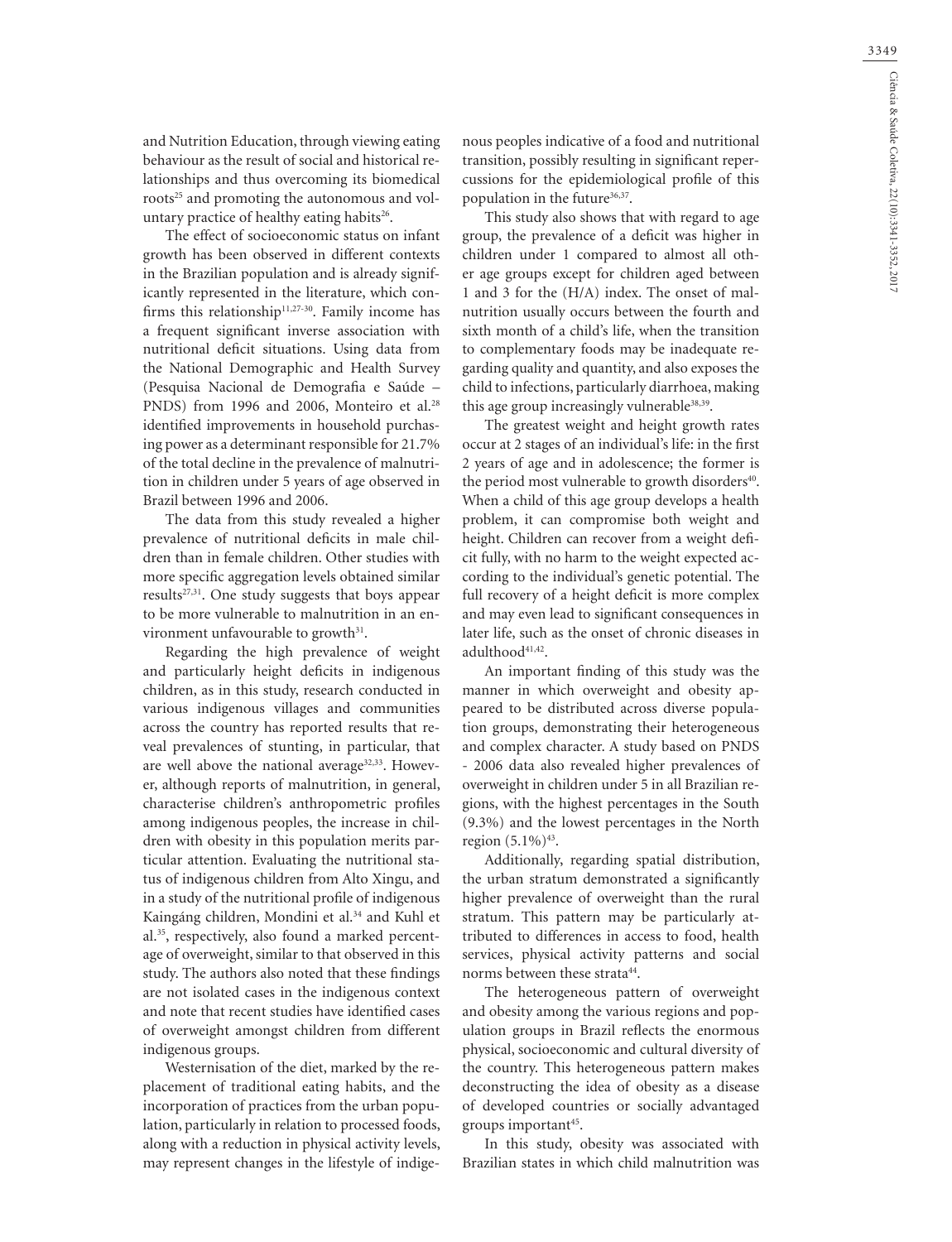once the only nutritional disorder. States in the North and Northeast known to have less economic power, such as Alagoas, Ceará, Amazonas and Amapá, were associated with this condition.

The increased obesity in groups with lower income levels appears to reflect a lack of knowledge regarding obesity-related damage, as well as unequal access to physical activity and proper nutrition regarding both quality and quantity. Such inequalities impose a pattern of poor nutrition on low income groups. It is increasingly common to observe adherence to a healthier diet and the practice of physical activity in more privileged social groups<sup>45.</sup>

Furthermore, although a decline in malnutrition is evident, it remains prevalent in Brazil in the most severe forms, particularly regarding H/A deficits. These are more serious in the North but also appear in pockets of poverty in other regions, characterising malnutrition as a result of social inequality and poverty in the country<sup>46</sup>.

Furthermore, regarding stunting, which reflects the chronicity of malnutrition, a higher percentage was found than that expected in a healthy reference population, i.e., 2.3%, in all sub-categories analysed in this study<sup>17</sup>.

The persistence of this deficit in the Brazilian population, coexisting with the growing and widespread distribution of obesity, speaks to the phenomenon of epidemiological polarisation and indicates that, although occurring at an accelerated pace, the nutritional transition process in Brazil is not yet complete. It coexists with the reduction in malnutrition associated with a decrease in the occurrence of communicable diseases, characterising the third phase of nutritional transition, known as "hunger reduction." However, concomitantly, there is an increase in obesity and related CNCDs, both in low-income populations and in those with greater purchasing power, characterising the fourth phase of the nutritional transition<sup>47</sup>.

A possible limitation of this study is the percentage (3.8%) of children excluded from the sample because they had biologically implausible z-score values (outliers). The WHO recognises anthropometric surveys in which the proportion of biologically implausible values does not exceed 1% of individuals studied to be good quality<sup>48</sup>. However, despite this limitation, the importance of this study must be stressed, given the reduced number of studies using population databases as comprehensive as the POF, which allows the investigation of anthropometric and nutritional aspects at a territorial level and that are not restricted to local realities or specific groups. Moreover, there was no significant selective loss related to the explanatory variables, which allows making statistical inferences without losing test power.

The results of this study show that in parallel to the phenomenon of epidemiological polarisation, Brazil is experiencing a nutritional epidemiological polarisation, marked by the persistence of malnutrition in certain regions and population groups and the diffuse distribution of overweight, which is indiscriminately reaching the most diverse population groups. In this sense, this study presents a dualised agenda for public health, which must seek to reduce nutritional deficiencies and thus malnutrition, but which concentrates on food and nutrition education as a strategy to promote healthy eating habits from childhood, thus changing the nation's nutritional and epidemiological profile and mortality.

Furthermore, surveys to investigate nutritional status at the population level should be conducted to ensure regular monitoring and to identify the most vulnerable population groups, both regarding nutritional deficit or excess. The use of innovative methodological treatments also enables new perspectives to be developed regarding factors associated with the nutritional profiles found. The systematisation of this more frequent and specific monitoring will provide a stronger foundation for creating health policies regarding food and nutrition.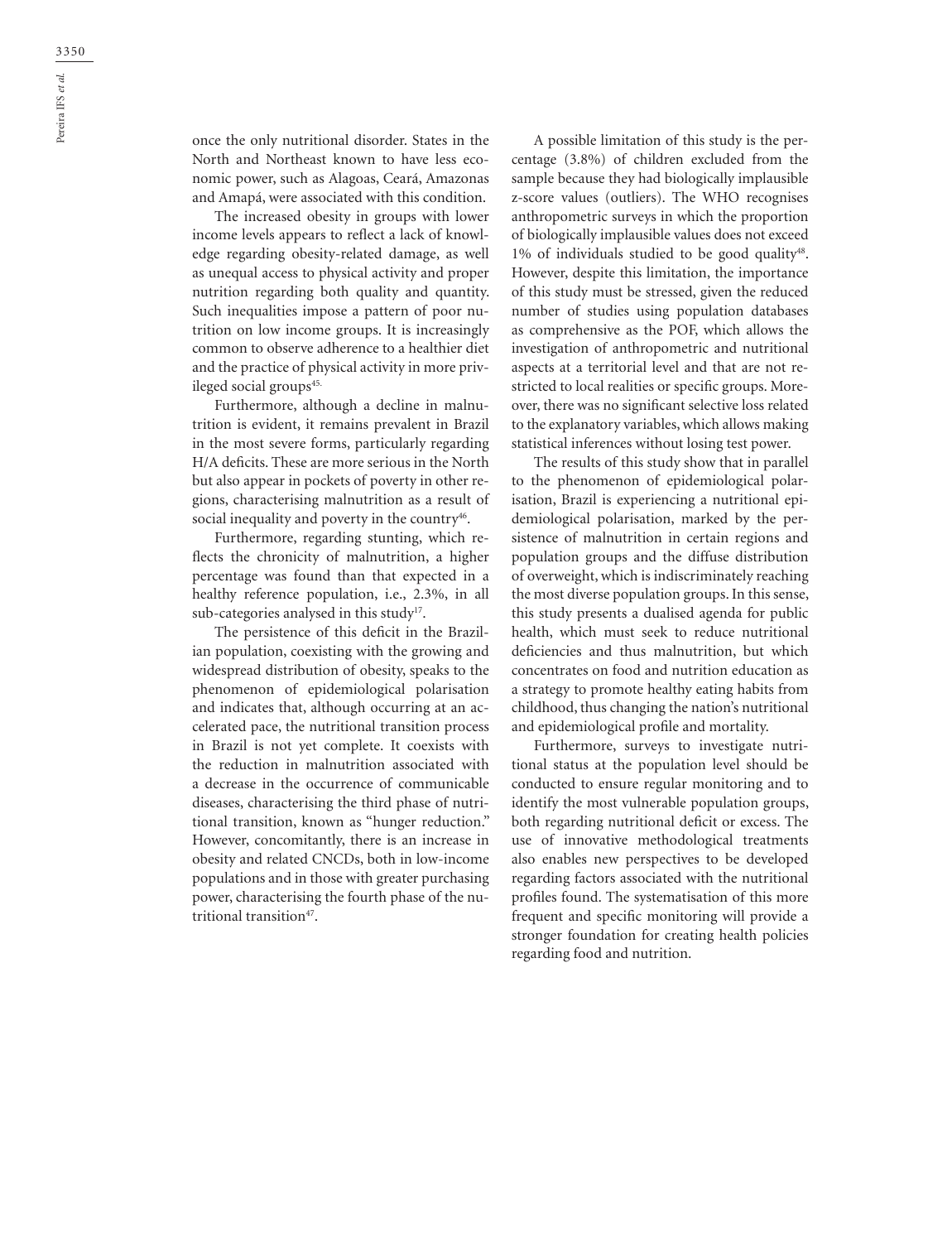## **Collaborations**

IFS Pereira and MHC Spirydes participated in the design and delineation of the study, analysis and interpretation of the data and the writing of the article. LMB Andrade participated in the design and development of the study, contributing to the application of statistical methods, analysis of results and final writing of the text. CO Lyra participated in the interpretation of the data and writing of the article.

#### **References**

- 1. Carvalho JAM, Wong LLR. A transição da estrutura etária da população brasileira na primeira metade do século XXI. *Cad Saude Publica* 2008; 24(3):597-605.
- 2. Araújo JD. Polarização epidemiológica no Brasil. *Epidemiol Serv Saúde* 2012; 21(4):533-538.
- 3. Guimarães LV, Barros MBA. As diferenças de estado nutricional em pré-escolares de rede pública e a transição nutricional**.** *J Pediatr* 2001; 77(5):381-386.
- 4. Batista Filho M, Rissin A. A transição nutricional no Brasil: tendências regionais e temporais. *Cad Saude Publica* 2003; 19(Supl. 1):181-191.
- 5. Victora CG, Aquino EML, Leal MC, Monteiro CA, Barros FC, Szwarcwald CL. Maternal and child health in Brazil: progress and challenges. *Lancet* 2011; 377(9780):1863-1876.
- 6. World Health Organization (WHO)*. Essential nutrition actions: improving maternal, newborn, infant and young child health and nutrition.* Geneva: WHO; 2013
- 7. World Health Organization (WHO). *Global status report on noncommunicable diseases 2014*. Geneva: WHO; 2014.
- 8. United Nations Children´s Fund. *Tracking progress on child and maternal nutrition: a survival and development priority.* New York: Unicef; 2009.
- 9. Jesus GM, Castelão ES, Vieira TO, Gomes DR, Vieira GO. Déficit nutricional em crianças de uma cidade de grande porte do interior da Bahia, Brasil**.** *Cien Saude Colet* 2014; 19(5):1581-1588.
- 10. Martins IS, Marinho SP, Oliveira DC, Araújo EAC. Pobreza, desnutrição e obesidade: inter-relação de estados nutricionais de indivíduos de uma mesma família. *Cien Saude Colet* 2007; 12(6):1553-1565.
- 11. Monteiro CA, Benicio MHDA, Conde WL, Konno S, Lovadino AL, Barros AJD, Victora CG. Narrowing socioeconomic inequality in child stunting: the Brazilian experience, 1974-2007. *Bull World Health Organ* 2010; 88(4):305-311.
- 12. Black RE, Allen LH, Bhutta ZA, Caulfield LE, Onis M, Ezzati M, Mathers C, Rivera J. Maternal and child undernutrition: global and regional exposures and health consequences. *Lancet* 2008; 371(9608):243-260.
- 13. Victora CG, Adair L, Fall C, Hallal PC, Martorell R, Richter L, Sachdev HS. Maternal and child undernutrition: consequences for adult health and human capital. *Lancet* 2008; 371(9609):340-357.
- 14. Instituto Brasileiro de Geografia e Estatística (IBGE). *Pesquisa de Orçamentos Familiares 2008-2009: antropometria e estado nutricional de crianças, adolescentes e adultos no Brasil*. Rio de Janeiro: IBGE; 2010.
- 15. World Health Organization (WHO). *WHO Anthro*. [computer program]. Version 3.2.2, January 2011. Geneva: WHO; 2011.
- 16. World Health Organization (WHO). *WHO child growth standards: Length/height-for-age, weight-for-age, weightfor-length, weight-for-height and body mass index-forage. Methods and development*. Geneva: WHO; 2006.
- 17. Brasil. Ministério da Saúde (MS). *Orientações para a coleta e análise de dados antropométricos em serviços de saúde: Norma Técnica do Sistema de Vigilância Alimentar e Nutricional - SISVAN*. Brasília: MS; 2011.
- 18. Mota JC, Vasconcelos AGG, Assis SG. Análise de correspondência como estratégia para descrição do perfil da mulher vítima do parceiro atendida em serviço especializado. *Cien Saude Colet* 2007; 12(3):799-809.